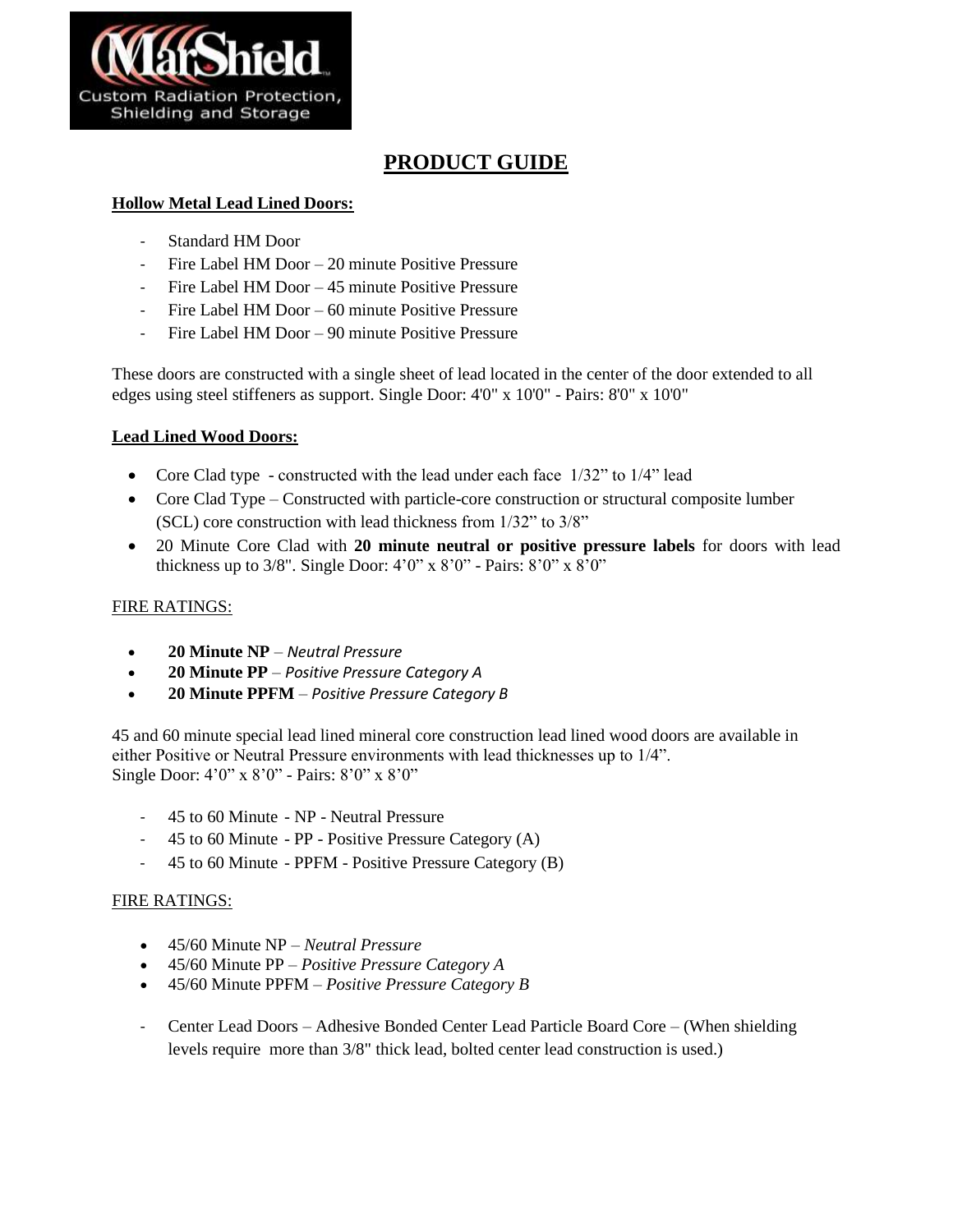- Center Lead Doors Bolted Center Lead Particle Board Core (When shielding levels require more than 3/8" thick lead, bolted center lead construction is used.)
- Single Door:  $4'0'' \times 8'0''$ . (Sizes greater than  $8'0''$  high are subject to mill acceptance.)
- Pairs:  $8'0''$  x  $8'0''$  (Sizes greater than  $8'0''$  high are subject to mill acceptance.)

## **Options:**

- Door Vision lite openings:
- Vision Lite Kits are available in both metal and wood. Lites are available on doors with lead to 1/8" maximum on labeled doors. Total area of the cut out cannot exceed 40 percent of door area (30" wide or 54" high maximum). 1,296 sq. in. maximum clear lite. Double glazing (lead glass/labeled wire glass) is required for all labeled doors.
- Can be supplied with a variety of wood veneers or plastic laminates
- Single doors or double paired doors with astragal A lead lined astragal is installed as a part of the shielding system in a pair of doors. The astragal is a device to hold shielding lead in the space between the meeting stiles of the pair of doors to prevent direct radiation from passing through the space. It also shields over flush bolt locations for center lead doors

## **Hardware**

We provide a complete line of door hardware that can be used on our lead lined doors, including locks, hinges, pivots, door closers, protection plates, etc. We stock Rixson L147xML19x26D pivots for 1  $\frac{3}{4}$ " doors, Pemko CFM83SLFHD1 aluminum continuous hinges and Lead lined Yale 3501-Aluminum Closers. We are also able to lead line locks from various manufacturers to match your project requirements.

## **Options:**

- **Hinges:** Pivot, Continuous or butt hinges
- **Locks, Strikes & Flushbolts:** Mortise / Cylindrical (*Hospital Latch included)-* Surface Vertical Rods & RIM Exit Devices – (*Concealed Vertical Rods are not allowed) -* Unit Lock - Standard Strike & Electric - Top & Bottom Flush bolts & Fire Pins
- **Additional Preps:** Raceway / EPT / Magnetic Switches Mortised Over-head Holders / Mortised Automatic door bottoms - Additional preps are available

## **Hollow Metal Lead Lined Frames:**

- Welded with lead thickness from 1/32" to 3/4" as required Maximum Sizes: Single - 4'0" x 12'0" or Pair - 8'0" x 12'0"
- Knock Down with lead thickness from 1/32" to 1/8" as required *The Knock Down version is commonly used in existing walls.* Maximum Sizes: Single - 4'0" x 12'0" or Pair - 8'0" x 12'0"

Door frames are normally lead lined on the door side of the jamb if the lead in the wall is on the same side of the partition **(refer to our Type 1 detail)**. But if the lead door and the lead in the walls are on opposite sides, then the entire frame needs to be lead lined **(refer to our Type 2 detail)**. This eliminates any risk of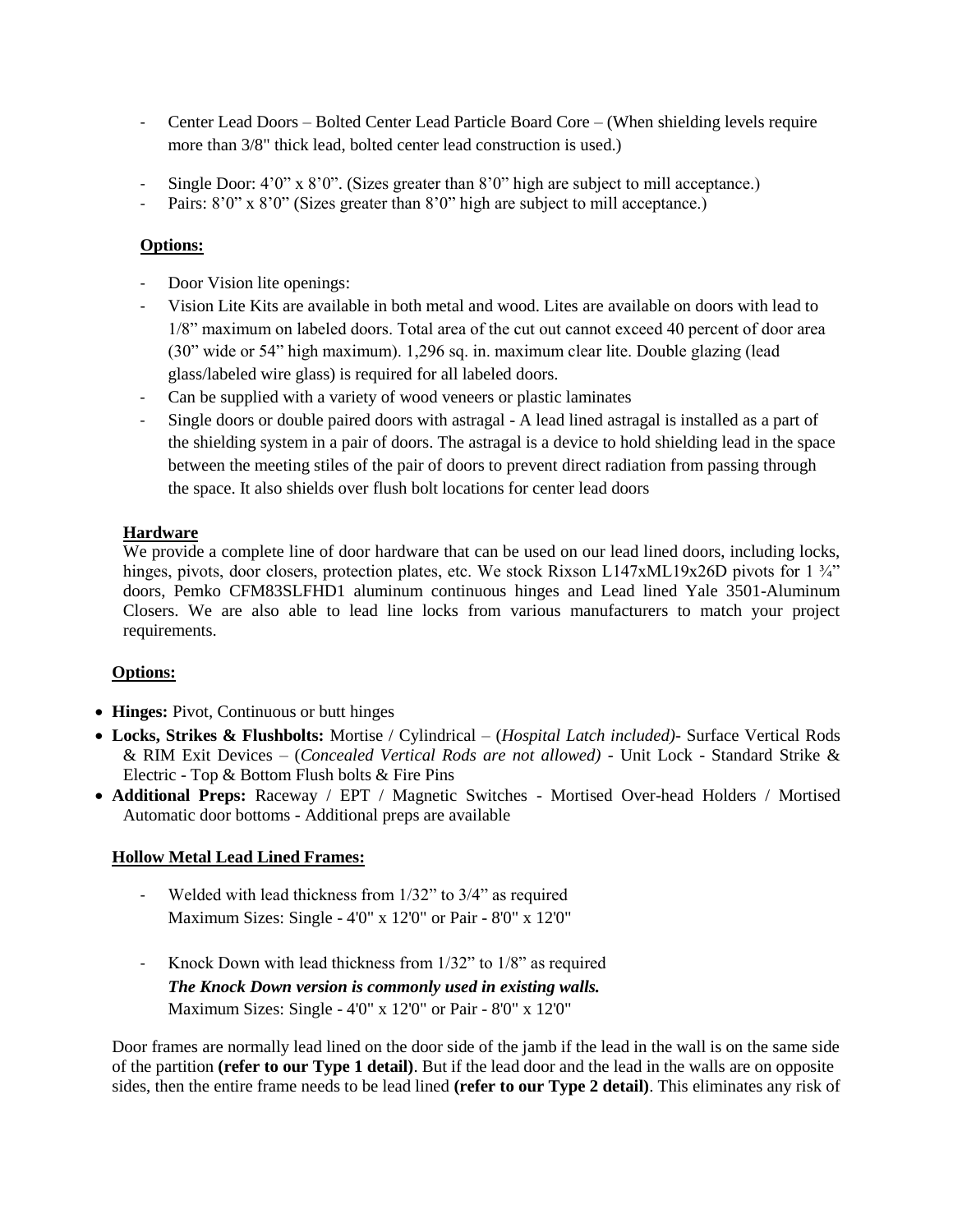a radiation leakage at the stop of the frame if the radiation is emitted from the machine at a direct angle to the door frame.

These frames are normally welded and we recommend using welded frames when possible. However, there are instances such as with existing construction where installing welded frames is not feasible. For those occasions, the door frames can be supplied as knock down if the lead thickness is less than or equal to 1/8".



## **Hollow Metal Lead Lined Window Frames:**

- Welded Hollow Metal Frame: It is designed for new construction - *Simplest and most economical*

Maximum Sizes: 4'0" x 8'0" (Max glass size offered)

Slip-type or split- type Hollow Metal Frame: is a two-piece frame that "plugs" together into a rough opening after the wall is finished and is *ideal for existing construction*. Each frame is designed for a specific wall thickness and is secured with screws after both pieces are inserted into the opening. These frames are lead-lined to match the shielding level of the wall where they are installed.

Maximum Sizes: 4'0" x 8'0" (Max glass size offered)

Window Frames normally have lead on the radiation source side of the partition see below. They are typically fixed welded units, but they can be supplied as a two-piece slip type if the wall must be framed prior to the window frame's arrival on site or if they are to be installed into an existing partition.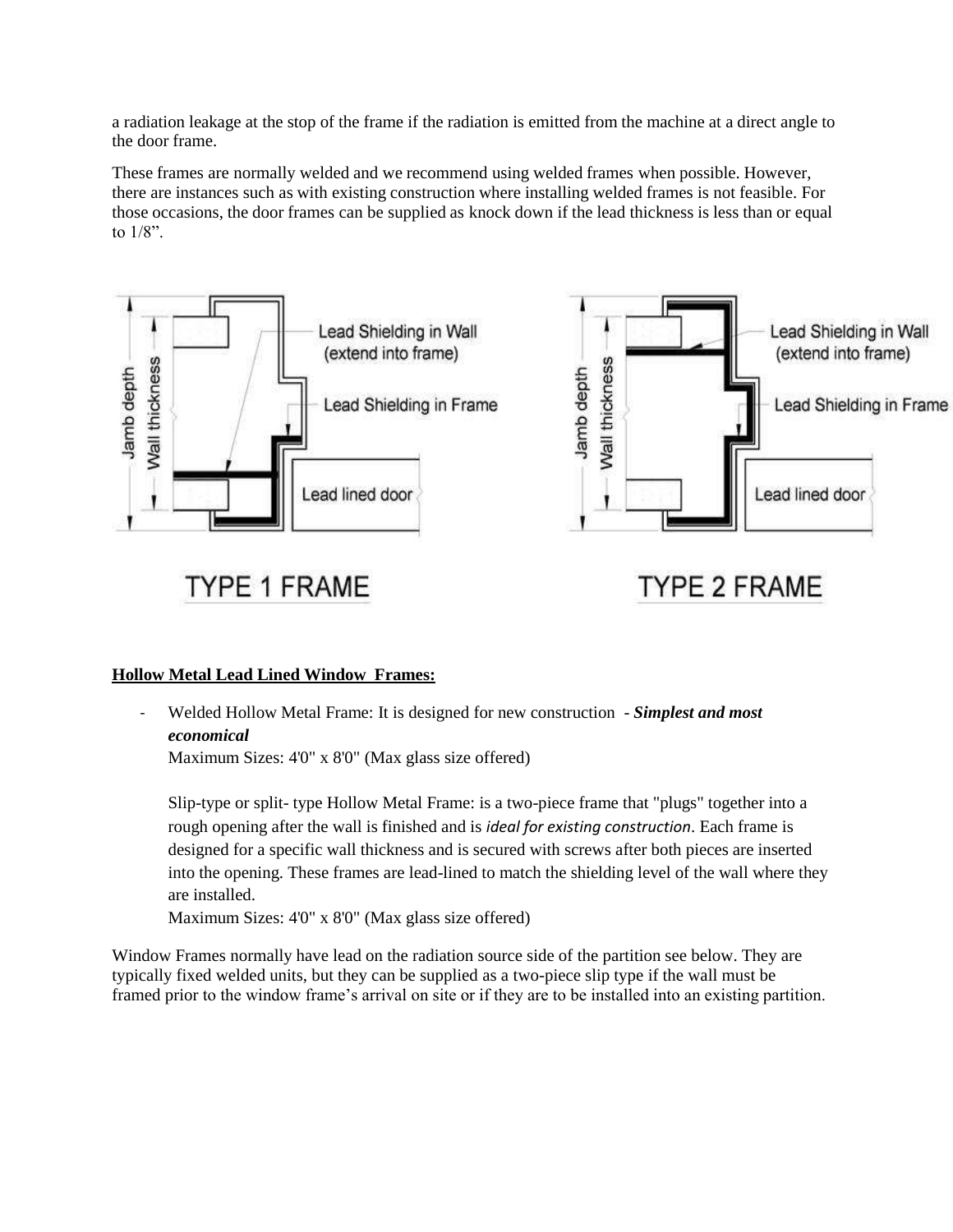

Lead Lined Frames can have many of the same anchors as non lead lined frames. See below for some typical anchors for our lead lined frames.

*Note: Lead is not shown for clarity.*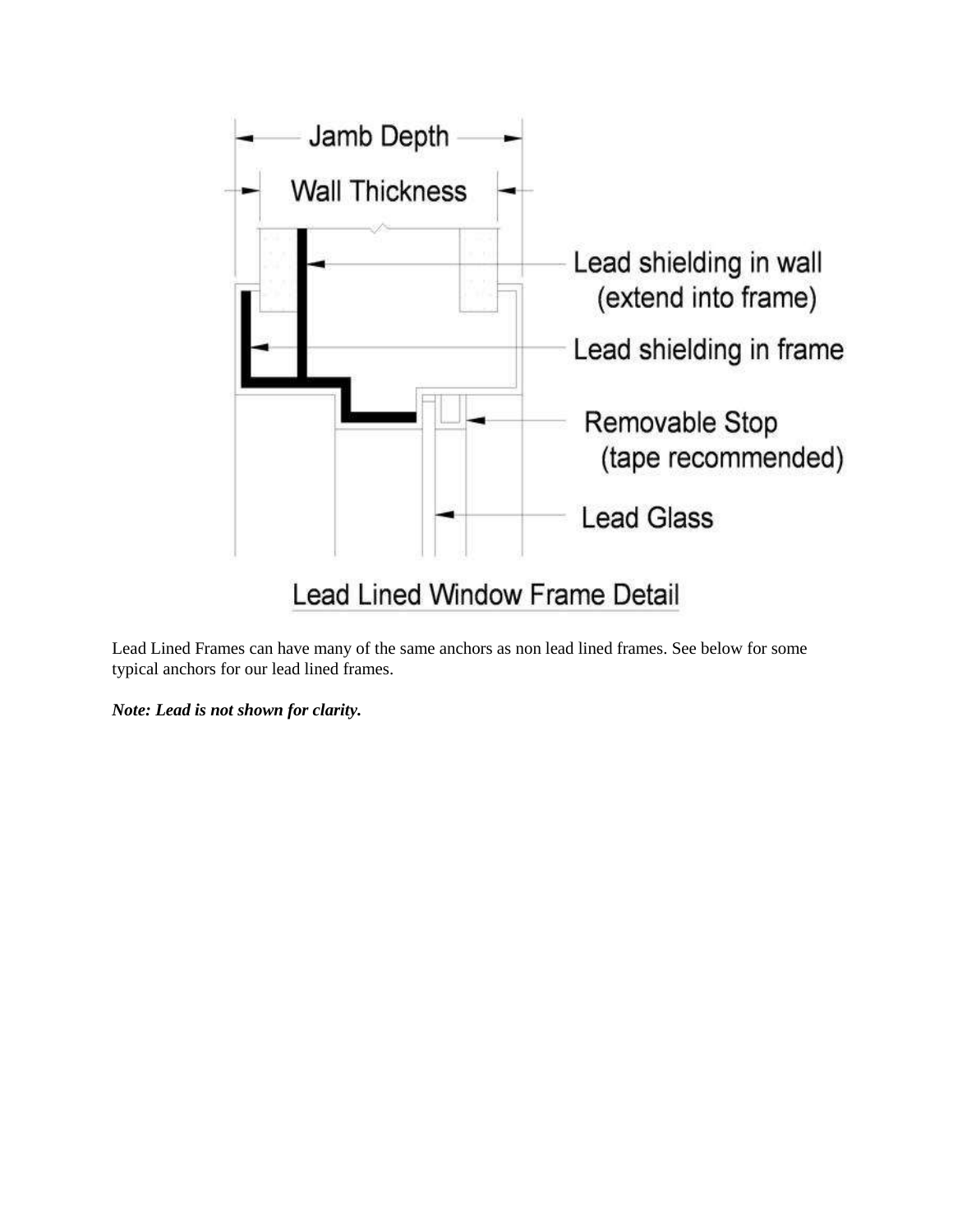Note: Bolts Supplied with UL Labeled Frames



## TYPICAL ANCHORS FOR LEAD LINED FRAMES

The lead thickness required for frames must meet or exceed the shielding requirements as defined by the project physicist. *We offer lead thicknesses starting at 1/32" up to 1/2".* Our standard frames are primed 16 gage cold rolled steel. Heavier lead applications (for 1/4" lead and greater) may require 14 or 12 gage steel.

#### **Positive Pressure Fire Labels (New Page – linked from the Product Guide)**

#### **Evolution and Explanation of Positive Pressure**

The 1997 revision of the Uniform Building Code (UBC) includes a requirement for Fire Door Assemblies to be tested in a manner which more closely duplicates observations made in room fire experiments and which also corresponds to the test levels already specified in most international jurisdictions.

When a fire starts in a closed room, heat generated causes gases to rapidly build and expand. This creates a "positive" pressure in the room and this pressure attempts to force smoke and gas out of the area. The hot gases also tend to rise.

Once the fire is fully developed, the pressure differential between the inside of the room and outside reaches an equilibrium where negative pressure in the room exists in the lower part of the room and positive pressure exists above that. The area where these two meet is generally called the "Neutral Pressure Plane".

In the United States, this neutral plane is considered to be located at 40 inches above the floor for door assemblies and is consistent with observations made during room testing. In fact, door tests require that the test chamber be neutral in pressure as the test begins and that the neutral plane be elevated in the test